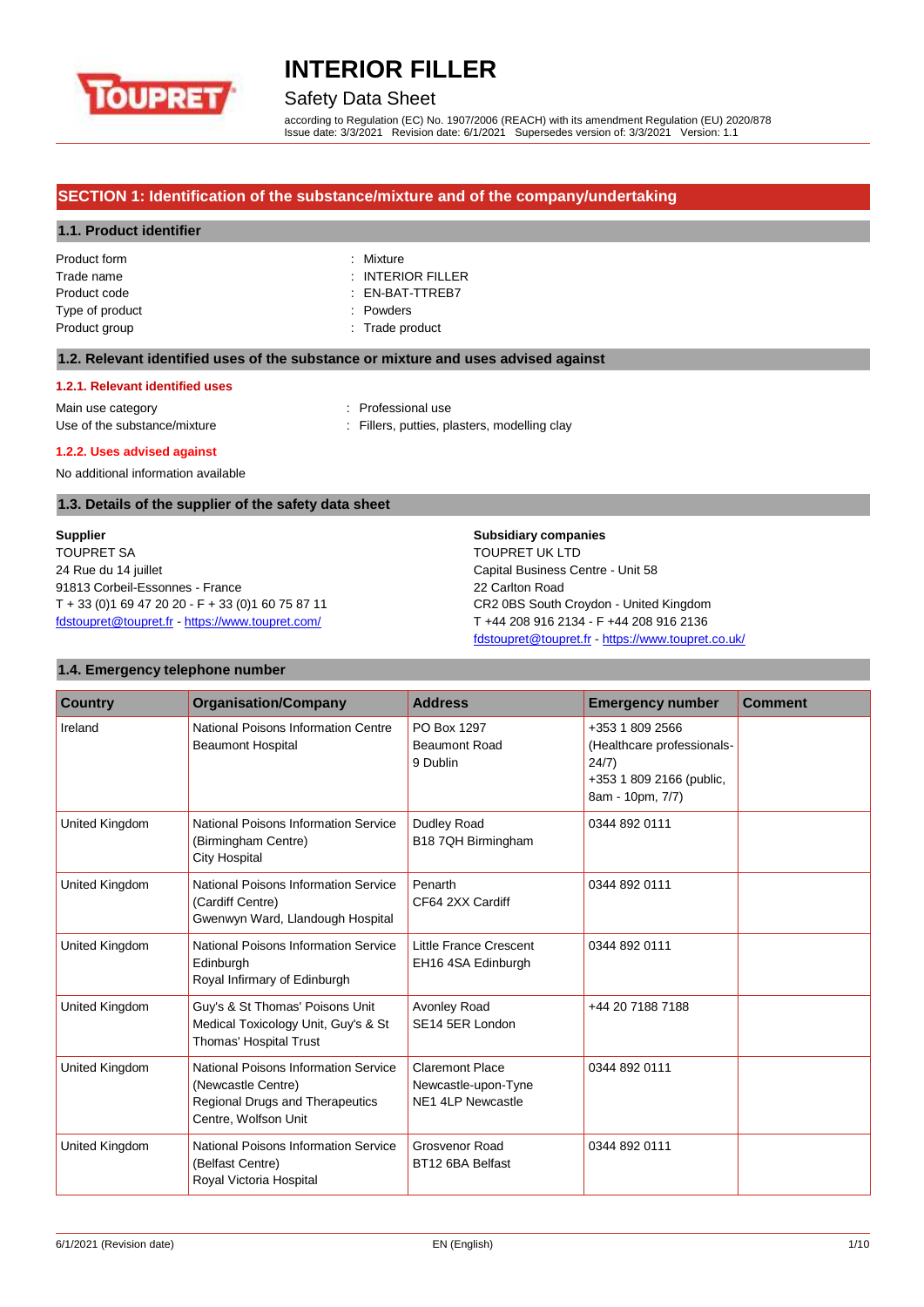## Safety Data Sheet

according to Regulation (EC) No. 1907/2006 (REACH) with its amendment Regulation (EU) 2020/878

#### **SECTION 2: Hazards identification**

#### **2.1. Classification of the substance or mixture**

#### **Classification according to Regulation (EC) No. 1272/2008 [CLP]**

Not classified

#### **Adverse physicochemical, human health and environmental effects**

To our knowledge, this product does not present any particular risk, provided it is handled in accordance with good occupational hygiene and safety practice.

#### **2.2. Label elements**

### **Labelling according to Regulation (EC) No. 1272/2008 [CLP]**

No labelling applicable

#### **2.3. Other hazards**

Other hazards which do not result in classification : Product dust may cause mechanical irritation to the skin and mucous membranes. This substance/mixture does not meet the PBT criteria of REACH regulation, annex XIII This substance/mixture does not meet the vPvB criteria of REACH regulation, annex XIII

### **SECTION 3: Composition/information on ingredients**

#### **3.1. Substances**

Not applicable

#### **3.2. Mixtures**

| <b>Name</b>                                                                     | <b>Product identifier</b>                                                | $\frac{0}{0}$    | <b>Classification according to</b><br><b>Regulation (EC) No.</b><br>1272/2008 [CLP] |
|---------------------------------------------------------------------------------|--------------------------------------------------------------------------|------------------|-------------------------------------------------------------------------------------|
| Calcium sulphate<br>substance with national workplace exposure limit(s)<br>(GB) | (CAS-No.) 7778-18-9<br>(EC-No.) 231-900-3<br>(REACH-no) 01-2119444918-26 | $\ge 50 - < 80$  | Not classified                                                                      |
| Limestone<br>substance with national workplace exposure limit(s)<br>(GB)        | (CAS-No.) 1317-65-3<br>(EC-No.) 215-279-6                                | $\geq$ 25 – < 50 | Not classified                                                                      |
| Starch<br>substance with national workplace exposure limit(s)<br>(GB)           | (CAS-No.) 9005-25-8<br>(EC-No.) 232-679-6                                | $\geq 1 - 5$     | Not classified                                                                      |

#### **SECTION 4: First aid measures**

| 4.1. Description of first aid measures |                                                                  |  |  |  |
|----------------------------------------|------------------------------------------------------------------|--|--|--|
| First-aid measures after inhalation    | : Remove person to fresh air and keep comfortable for breathing. |  |  |  |
| First-aid measures after skin contact  | : Wash skin with plenty of water.                                |  |  |  |
| First-aid measures after eye contact   | : Rinse eyes with water as a precaution.                         |  |  |  |
| First-aid measures after ingestion     | : Call a poison center or a doctor if you feel unwell.           |  |  |  |
|                                        |                                                                  |  |  |  |

#### **4.2. Most important symptoms and effects, both acute and delayed**

Symptoms/effects **intervalst and mucous membranes** : Product dust may cause mechanical irritation to the skin and mucous membranes.

#### **4.3. Indication of any immediate medical attention and special treatment needed**

Treat symptomatically.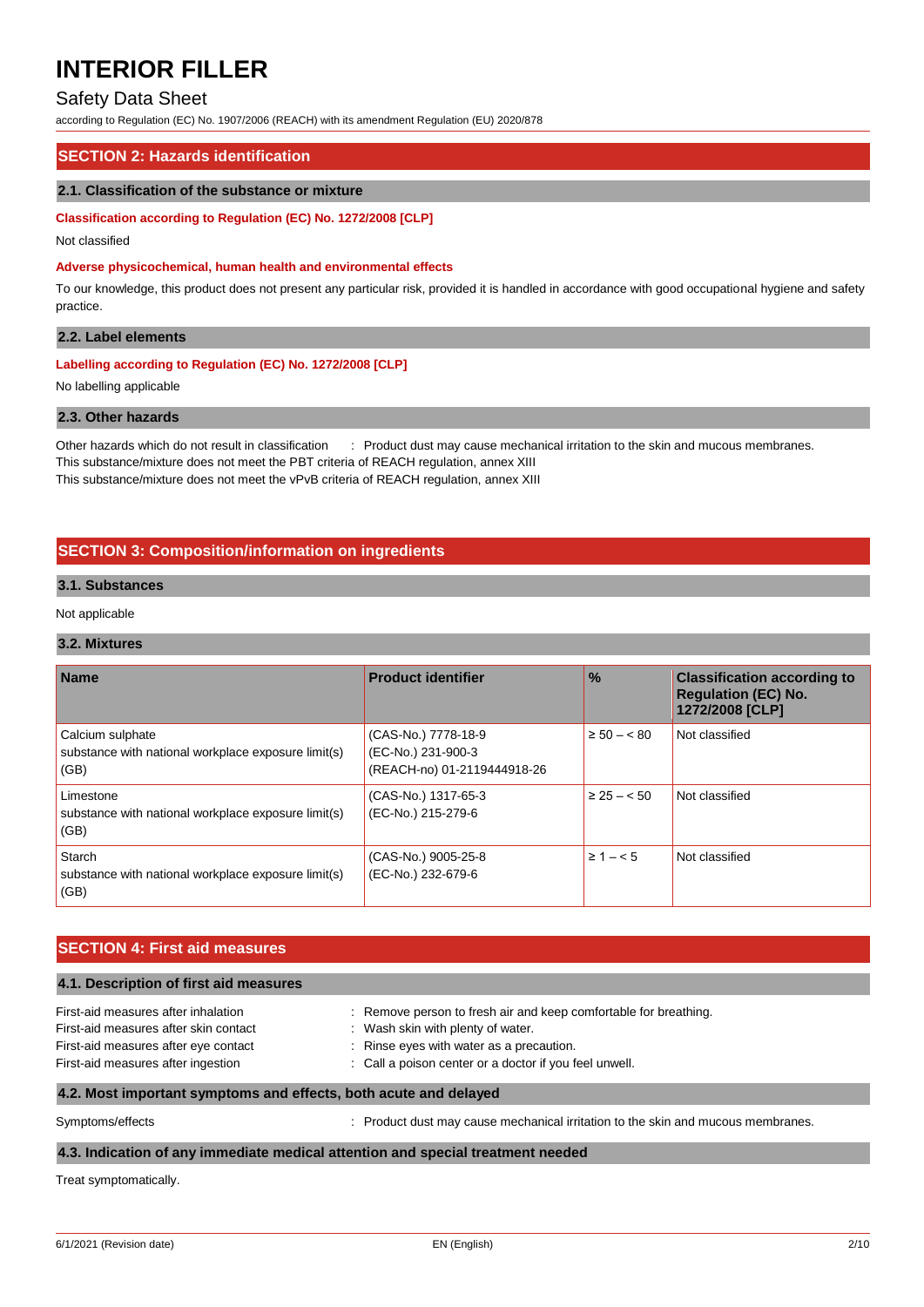# Safety Data Sheet

according to Regulation (EC) No. 1907/2006 (REACH) with its amendment Regulation (EU) 2020/878

| <b>SECTION 5: Firefighting measures</b>                                         |                                                                                                                                             |  |  |  |
|---------------------------------------------------------------------------------|---------------------------------------------------------------------------------------------------------------------------------------------|--|--|--|
| 5.1. Extinguishing media                                                        |                                                                                                                                             |  |  |  |
| Suitable extinguishing media<br>Unsuitable extinguishing media                  | : Water spray. Dry powder. Foam. Carbon dioxide.<br>: Do not use a heavy water stream.                                                      |  |  |  |
|                                                                                 | 5.2. Special hazards arising from the substance or mixture                                                                                  |  |  |  |
| Hazardous decomposition products in case of fire : Toxic fumes may be released. |                                                                                                                                             |  |  |  |
| 5.3. Advice for firefighters                                                    |                                                                                                                                             |  |  |  |
| Protection during firefighting                                                  | : Do not attempt to take action without suitable protective equipment. Self-contained<br>breathing apparatus. Complete protective clothing. |  |  |  |

| <b>SECTION 6: Accidental release measures</b>                                                                                                                                          |                                                                                                                                      |  |  |  |
|----------------------------------------------------------------------------------------------------------------------------------------------------------------------------------------|--------------------------------------------------------------------------------------------------------------------------------------|--|--|--|
| 6.1. Personal precautions, protective equipment and emergency procedures                                                                                                               |                                                                                                                                      |  |  |  |
| 6.1.1. For non-emergency personnel                                                                                                                                                     |                                                                                                                                      |  |  |  |
| <b>Emergency procedures</b>                                                                                                                                                            | : Ventilate spillage area. Do not breathe dust.                                                                                      |  |  |  |
| 6.1.2. For emergency responders                                                                                                                                                        |                                                                                                                                      |  |  |  |
| Protective equipment<br>: Do not attempt to take action without suitable protective equipment. For further information<br>refer to section 8: "Exposure controls/personal protection". |                                                                                                                                      |  |  |  |
| <b>6.2. Environmental precautions</b>                                                                                                                                                  |                                                                                                                                      |  |  |  |
| Avoid release to the environment.                                                                                                                                                      |                                                                                                                                      |  |  |  |
| 6.3. Methods and material for containment and cleaning up                                                                                                                              |                                                                                                                                      |  |  |  |
| Methods for cleaning up                                                                                                                                                                | : Clear up rapidly by scoop or vacuum. Do not use any water to clean up. Product forms<br>slippery surface when combined with water. |  |  |  |
| Other information                                                                                                                                                                      | : Dispose of materials or solid residues at an authorized site.                                                                      |  |  |  |

### **6.4. Reference to other sections**

For further information refer to section 13.

| <b>SECTION 7: Handling and storage</b>                            |                                                                                                              |
|-------------------------------------------------------------------|--------------------------------------------------------------------------------------------------------------|
| 7.1. Precautions for safe handling                                |                                                                                                              |
| Precautions for safe handling                                     | : Ensure good ventilation of the work station. Wear personal protective equipment. Do not<br>breathe dust.   |
| Hygiene measures                                                  | : Do not eat, drink or smoke when using this product. Always wash hands after handling the<br>product.       |
| 7.2. Conditions for safe storage, including any incompatibilities |                                                                                                              |
| Storage conditions                                                | : Store in a well-ventilated place. Keep cool. Keep container tightly closed to prevent moisture<br>pick-up. |
| Incompatible materials                                            | : Do not allow contact with water.                                                                           |
| 7.3. Specific end use(s)                                          |                                                                                                              |

No additional information available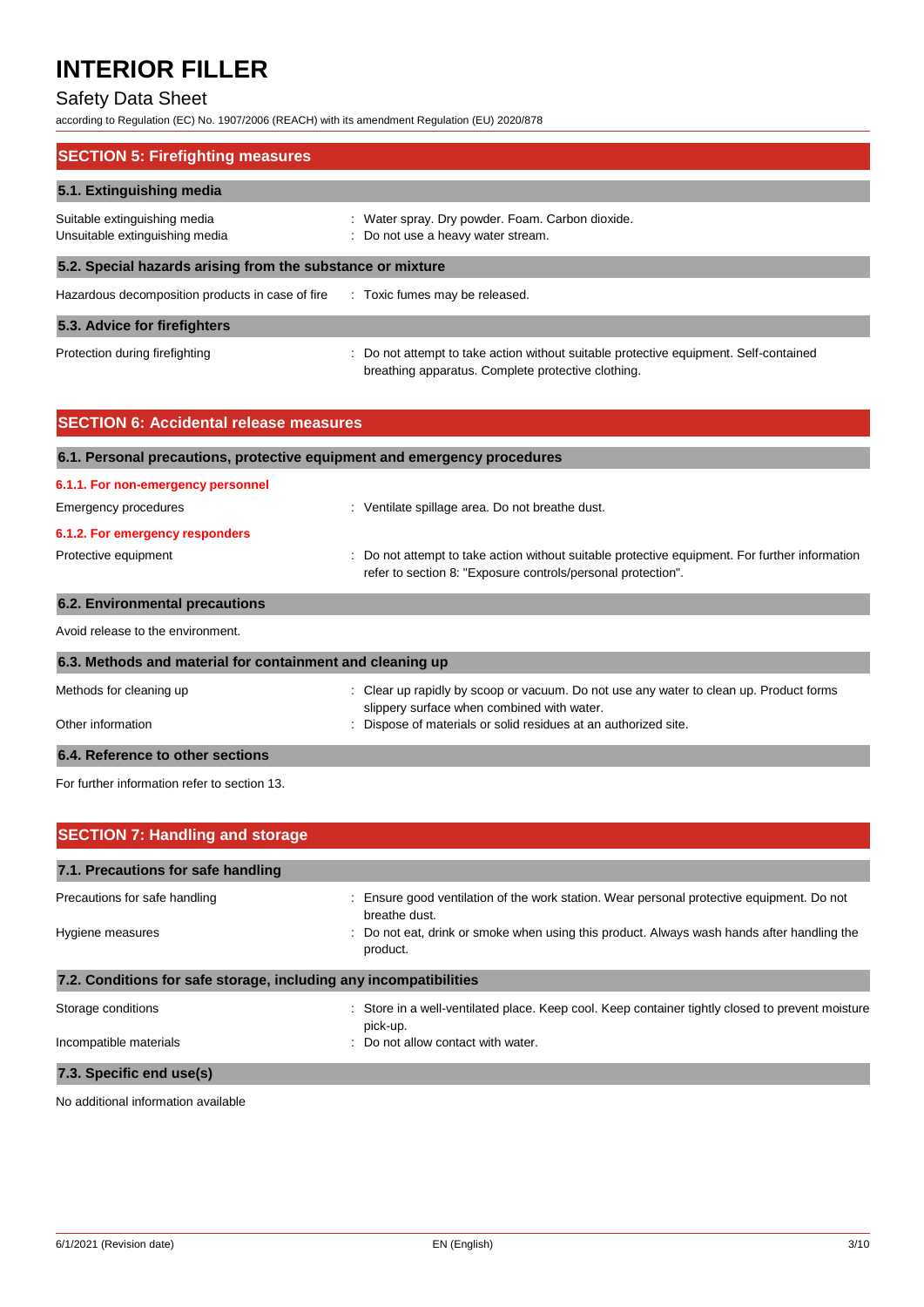# Safety Data Sheet

according to Regulation (EC) No. 1907/2006 (REACH) with its amendment Regulation (EU) 2020/878

#### **SECTION 8: Exposure controls/personal protection**

#### **8.1. Control parameters**

#### **8.1.1 National occupational exposure and biological limit values**

| Limestone (1317-65-3)                         |                                                                        |  |  |
|-----------------------------------------------|------------------------------------------------------------------------|--|--|
| United Kingdom - Occupational Exposure Limits |                                                                        |  |  |
| Local name                                    | Calcium carbonate (Limestone, Marble)                                  |  |  |
| WEL TWA (OEL TWA) [1]                         | 10 mg/m <sup>3</sup> total inhalable<br>4 mg/m <sup>3</sup> respirable |  |  |
| Regulatory reference                          | EH40/2005 (Fourth edition, 2020). HSE                                  |  |  |

| Starch (9005-25-8)                            |                                                                          |  |
|-----------------------------------------------|--------------------------------------------------------------------------|--|
| United Kingdom - Occupational Exposure Limits |                                                                          |  |
| Local name                                    | Starch                                                                   |  |
| WEL TWA (OEL TWA) [1]                         | $4 \,\mathrm{mg/m^3}$ respirable<br>10 mg/m <sup>3</sup> total inhalable |  |
| Regulatory reference                          | EH40/2005 (Fourth edition, 2020). HSE                                    |  |

| Calcium sulphate (7778-18-9)                         |                                                                            |  |  |
|------------------------------------------------------|----------------------------------------------------------------------------|--|--|
| <b>United Kingdom - Occupational Exposure Limits</b> |                                                                            |  |  |
| Local name                                           | <b>Plaster of Paris</b>                                                    |  |  |
| WEL TWA (OEL TWA) [1]                                | 10 mg/m <sup>3</sup> inhalable dust<br>4 mg/m <sup>3</sup> respirable dust |  |  |
| Regulatory reference                                 | EH40/2005 (Fourth edition, 2020). HSE                                      |  |  |

#### **8.1.2. Recommended monitoring procedures**

No additional information available

#### **8.1.3. Air contaminants formed**

No additional information available

#### **8.1.4. DNEL and PNEC**

No additional information available

#### **8.1.5. Control banding**

No additional information available

#### **8.2. Exposure controls**

#### **8.2.1. Appropriate engineering controls**

**Appropriate engineering controls:**

Ensure good ventilation of the work station.

# **8.2.2. Personal protection equipment**

#### **Personal protective equipment:**

In case of dust production: protective goggles. Protective clothing. Gloves. Dust production: dust mask with filter type P2. **Personal protective equipment symbol(s):**



#### **8.2.2.1. Eye and face protection**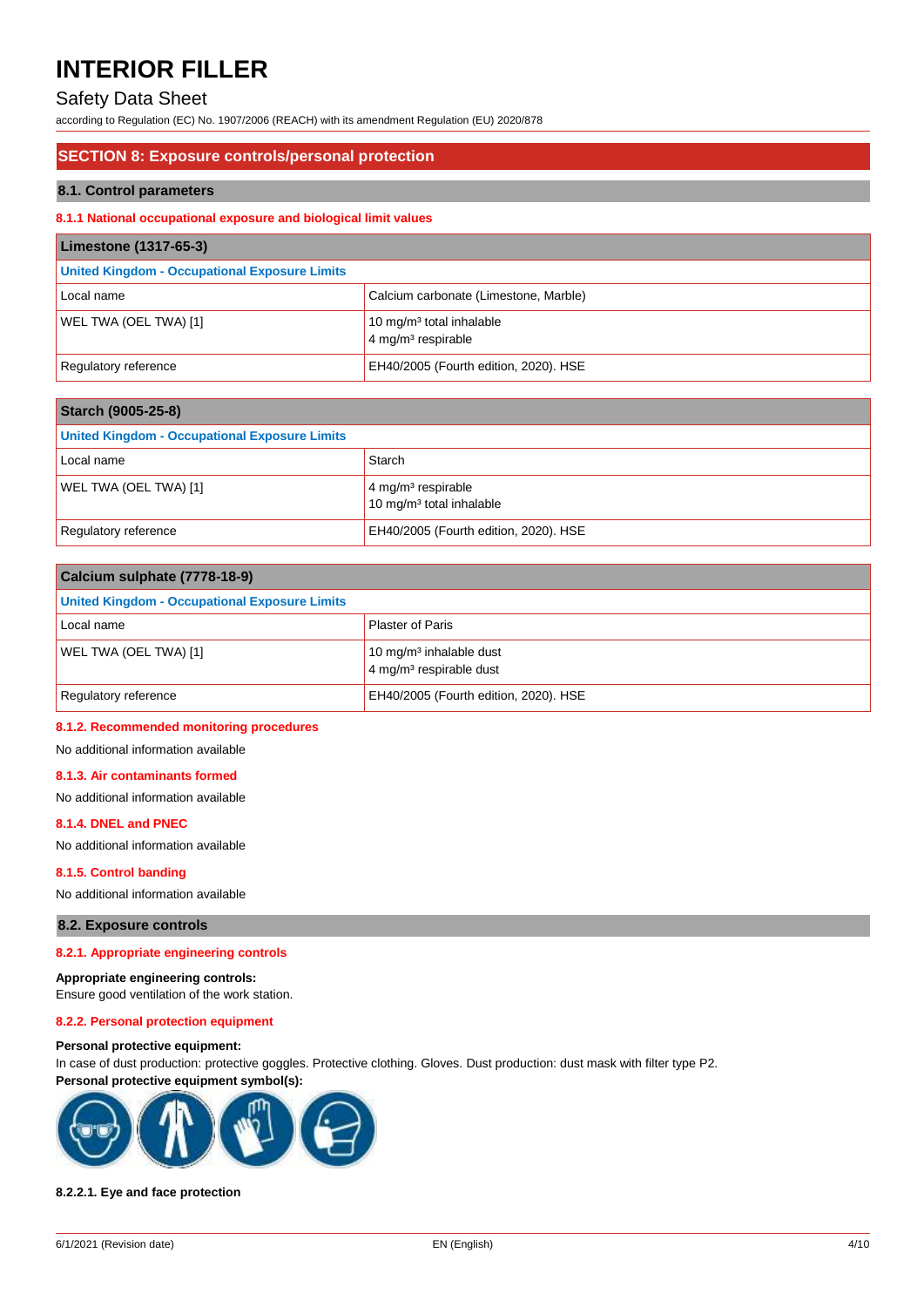# Safety Data Sheet

according to Regulation (EC) No. 1907/2006 (REACH) with its amendment Regulation (EU) 2020/878

#### **Eye protection:**

In case of dust production: protective goggles

#### **8.2.2.2. Skin protection**

#### **Skin and body protection:**

Wear suitable protective clothing

# **Hand protection:**

Protective gloves

#### **8.2.2.3. Respiratory protection**

#### **Respiratory protection:**

In order to avoid inhalation of dust, all sanding must be done wearing adequate respirator. dust mask P2

#### **8.2.2.4. Thermal hazards**

No additional information available

#### **8.2.3. Environmental exposure controls**

#### **Environmental exposure controls:**

Avoid release to the environment.

### **SECTION 9: Physical and chemical properties**

### **9.1. Information on basic physical and chemical properties**

| Physical state                                  |    | Solid          |
|-------------------------------------------------|----|----------------|
| Colour                                          |    | white.         |
| Appearance                                      |    | Powders.       |
| Odour                                           | ۰  | faint.         |
| Odour threshold                                 |    | Not available  |
| Melting point                                   |    | Not available  |
| Freezing point                                  |    | Not applicable |
| Boiling point                                   |    | Not available  |
| Flammability                                    |    | Non flammable. |
| <b>Explosive properties</b>                     |    | Not explosive. |
| Oxidising properties                            |    | Non oxidizing. |
| <b>Explosive limits</b>                         |    | Not applicable |
| Lower explosive limit (LEL)                     |    | Not applicable |
| Upper explosive limit (UEL)                     |    | Not applicable |
| Flash point                                     |    | Not applicable |
| Auto-ignition temperature                       |    | Not applicable |
| Decomposition temperature                       |    | Not available  |
| pH                                              |    | $6.5 - 7.5$    |
| pH solution                                     |    | 58 % (20 °C)   |
| Viscosity, kinematic                            |    | Not applicable |
| Solubility                                      |    | Dispersible.   |
| Partition coefficient n-octanol/water (Log Kow) |    | Not available  |
| Vapour pressure                                 |    | Not available  |
| Vapour pressure at 50 °C                        |    | Not available  |
| Density                                         |    | Not available  |
| Relative density                                |    | $\approx 0.85$ |
| Relative vapour density at 20 °C                |    | Not applicable |
| Particle size                                   | ۰. | Not available  |
| Particle size distribution                      |    | Not available  |
| Particle shape                                  |    | Not available  |
| Particle aspect ratio                           |    | Not available  |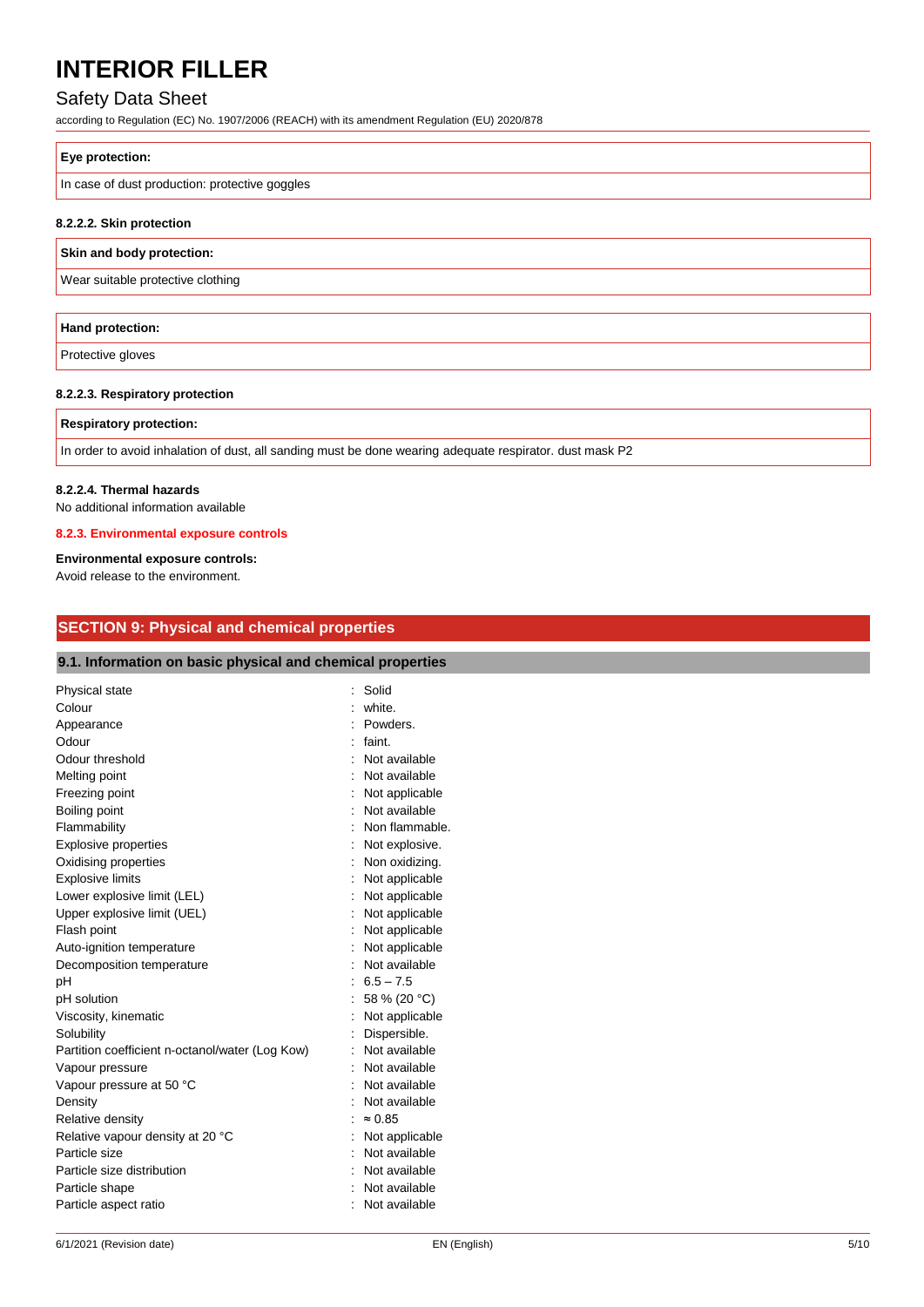# Safety Data Sheet

according to Regulation (EC) No. 1907/2006 (REACH) with its amendment Regulation (EU) 2020/878

| : Not available |
|-----------------|
| : Not available |
| : Not available |
| : Not available |
|                 |

#### **9.2. Other information**

#### **9.2.1. Information with regard to physical hazard classes**

No additional information available

#### **9.2.2. Other safety characteristics**

| VOC content |  |
|-------------|--|
|             |  |

## **SECTION 10: Stability and reactivity**

#### **10.1. Reactivity**

The product is non-reactive under normal conditions of use, storage and transport.

#### **10.2. Chemical stability**

Stable under normal conditions.

#### **10.3. Possibility of hazardous reactions**

No dangerous reactions known under normal conditions of use.

#### **10.4. Conditions to avoid**

None under recommended storage and handling conditions (see section 7).

#### **10.5. Incompatible materials**

Acids.

#### **10.6. Hazardous decomposition products**

Under normal conditions of storage and use, hazardous decomposition products should not be produced.

 $< 0.015 %$ 

### **SECTION 11: Toxicological information**

| 11.1. Information on hazard classes as defined in Regulation (EC) No 1272/2008  |                                                                                                                                                                                                                                                                   |  |
|---------------------------------------------------------------------------------|-------------------------------------------------------------------------------------------------------------------------------------------------------------------------------------------------------------------------------------------------------------------|--|
| Acute toxicity (oral)<br>Acute toxicity (dermal)<br>Acute toxicity (inhalation) | : Not classified (Based on available data, the classification criteria are not met)<br>: Not classified (Based on available data, the classification criteria are not met)<br>: Not classified (Based on available data, the classification criteria are not met) |  |
| Calcium sulphate (7778-18-9)                                                    |                                                                                                                                                                                                                                                                   |  |

| LD50 oral rat                     | > 1581 mg/kg bodyweight Animal: rat, Animal sex: female, Guideline: OECD Guideline<br>420 (Acute Oral Toxicity - Fixed Dose Method) |  |  |
|-----------------------------------|-------------------------------------------------------------------------------------------------------------------------------------|--|--|
| LC50 Inhalation - Rat             | > 3.26 mg/l air Animal: rat, Guideline: OECD Guideline 403 (Acute Inhalation Toxicity)                                              |  |  |
| Skin corrosion/irritation         |                                                                                                                                     |  |  |
|                                   | : Not classified (Based on available data, the classification criteria are not met)<br>$pH: 6.5 - 7.5$                              |  |  |
| Additional information            | : Product dust may cause mechanical irritation to the skin and mucous membranes.                                                    |  |  |
| Serious eye damage/irritation     | : Not classified (Based on available data, the classification criteria are not met)<br>$pH: 6.5 - 7.5$                              |  |  |
| Additional information            | May cause slight temporary irritation to ocular mucous membranes                                                                    |  |  |
| Respiratory or skin sensitisation | Not classified (Based on available data, the classification criteria are not met)                                                   |  |  |
| Germ cell mutagenicity            | Not classified (Based on available data, the classification criteria are not met)                                                   |  |  |
| Carcinogenicity                   | Not classified (Based on available data, the classification criteria are not met)                                                   |  |  |
|                                   |                                                                                                                                     |  |  |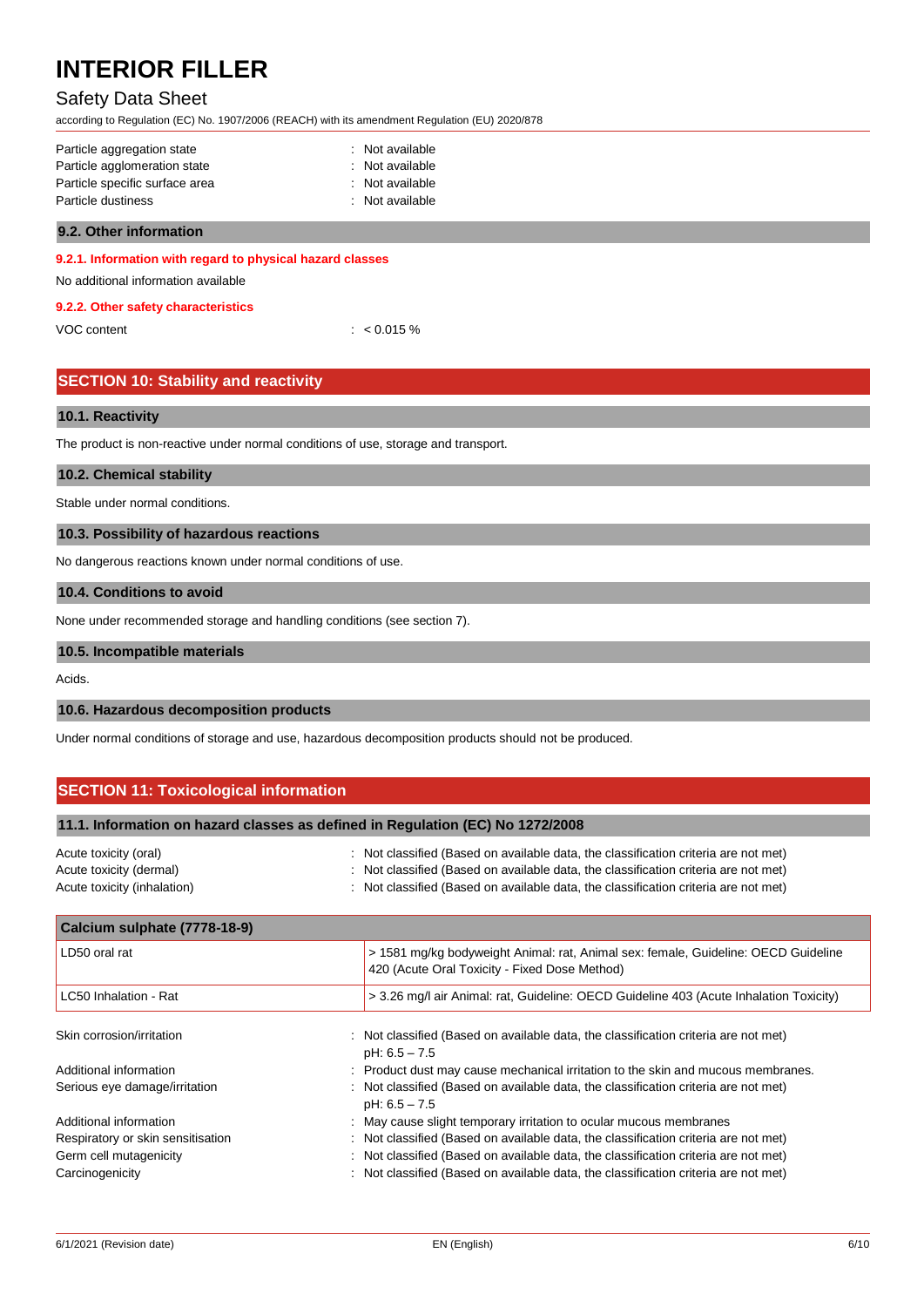# Safety Data Sheet

according to Regulation (EC) No. 1907/2006 (REACH) with its amendment Regulation (EU) 2020/878

| Calcium sulphate (7778-18-9)                   |                                                                                                                                                                                                      |  |
|------------------------------------------------|------------------------------------------------------------------------------------------------------------------------------------------------------------------------------------------------------|--|
| NOAEL (chronic, oral, animal/male, 2 years)    | 256 mg/kg bodyweight Animal: rat, Animal sex: male, Guideline: other: No data, Remarks<br>on results: other: Effect type: carcinogenicity (migrated information)                                     |  |
| NOAEL (chronic, oral, animal/female, 2 years)  | 284 mg/kg bodyweight Animal: rat, Animal sex: female, Guideline: other: No data, Remarks<br>on results: other: Effect type: carcinogenicity (migrated information)                                   |  |
| Reproductive toxicity                          | Not classified (Based on available data, the classification criteria are not met)                                                                                                                    |  |
| STOT-single exposure<br>Additional information | : Not classified (Based on available data, the classification criteria are not met)<br>May be irritating to the mucous membranes and to the respiratory system                                       |  |
| STOT-repeated exposure                         | Not classified (Based on available data, the classification criteria are not met)                                                                                                                    |  |
| Calcium sulphate (7778-18-9)                   |                                                                                                                                                                                                      |  |
| LOAEL (oral, rat, 90 days)                     | 237 mg/kg bodyweight Animal: rat, Animal sex: male, Guideline: OECD Guideline 422<br>(Combined Repeated Dose Toxicity Study with the Reproduction / Developmental Toxicity<br><b>Screening Test)</b> |  |
| NOAEL (oral, rat, 90 days)                     | 79 mg/kg bodyweight Animal: rat, Animal sex: male, Guideline: OECD Guideline 422<br>(Combined Repeated Dose Toxicity Study with the Reproduction / Developmental Toxicity<br><b>Screening Test)</b>  |  |
| Aspiration hazard                              | Not classified (Technical impossibility to obtain the data)                                                                                                                                          |  |
| <b>INTERIOR FILLER</b>                         |                                                                                                                                                                                                      |  |
| Viscosity, kinematic                           | Not applicable                                                                                                                                                                                       |  |
|                                                |                                                                                                                                                                                                      |  |

### **11.2. Information on other hazards**

No additional information available

| <b>SECTION 12: Ecological information</b>                    |                                                                                     |  |
|--------------------------------------------------------------|-------------------------------------------------------------------------------------|--|
| 12.1. Toxicity                                               |                                                                                     |  |
| Hazardous to the aquatic environment, short-term<br>(acute)  | : Not classified (Based on available data, the classification criteria are not met) |  |
| Hazardous to the aquatic environment, long-term<br>(chronic) | : Not classified (Based on available data, the classification criteria are not met) |  |

| Calcium sulphate (7778-18-9) |                                                                                                                                              |
|------------------------------|----------------------------------------------------------------------------------------------------------------------------------------------|
| $ $ LC50 - Fish [1]          | > 79 mg/l Test organisms (species): Oryzias latipes                                                                                          |
| EC50 72h - Algae [1]         | > 79 mg/l Test organisms (species): Pseudokirchneriella subcapitata (previous names:<br>Raphidocelis subcapitata, Selenastrum capricornutum) |

# **12.2. Persistence and degradability**

| <b>INTERIOR FILLER</b>          |                              |  |
|---------------------------------|------------------------------|--|
| Persistence and degradability   | Not established.             |  |
| 12.3. Bioaccumulative potential |                              |  |
| <b>INTERIOR FILLER</b>          |                              |  |
| Bioaccumulative potential       | No bioaccumulation expected. |  |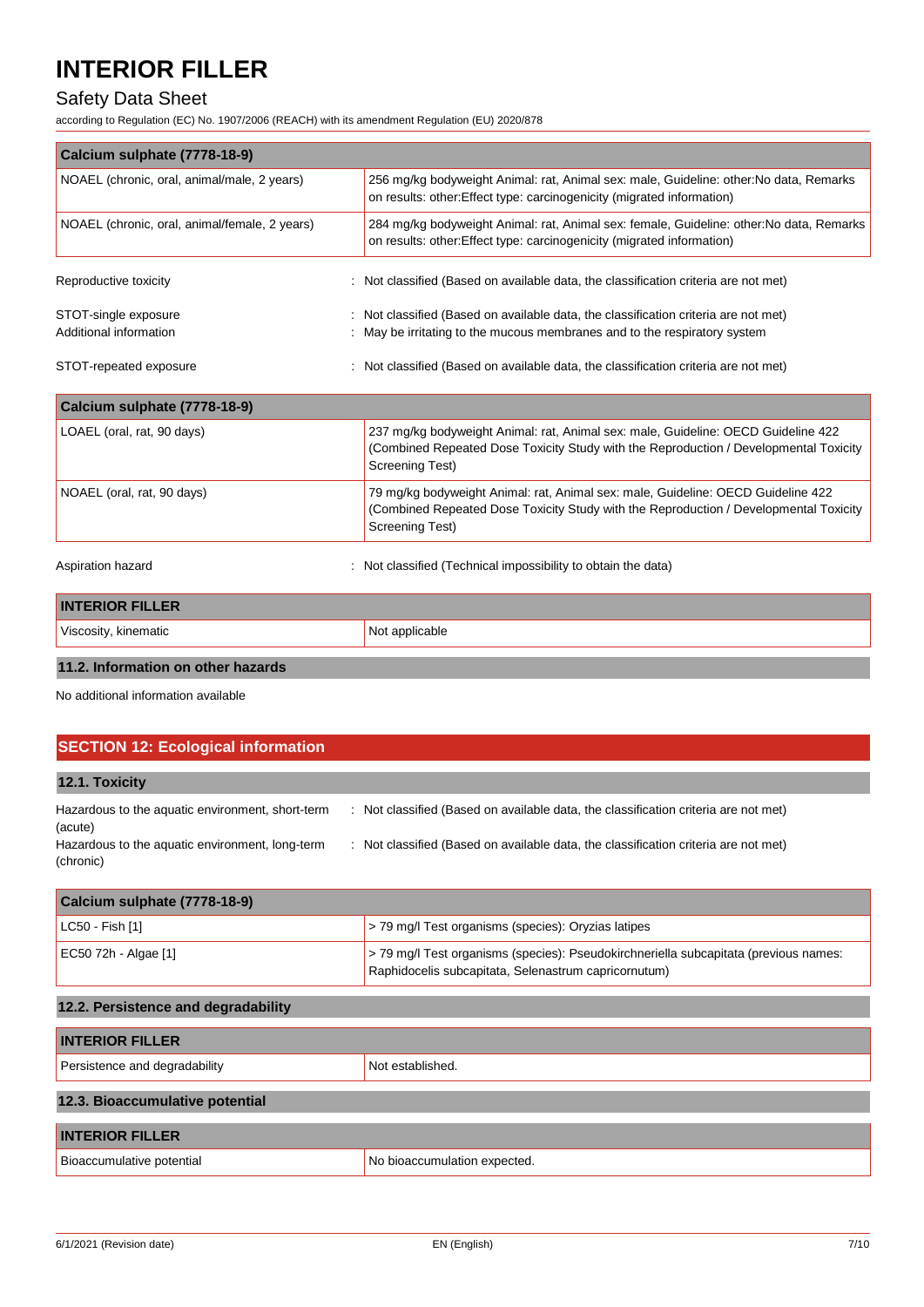# Safety Data Sheet

according to Regulation (EC) No. 1907/2006 (REACH) with its amendment Regulation (EU) 2020/878

# **12.4. Mobility in soil**

No additional information available

| 12.5. Results of PBT and vPvB assessment                                               |                                                                                                                                                                                                                                                                                                                                                                             |  |
|----------------------------------------------------------------------------------------|-----------------------------------------------------------------------------------------------------------------------------------------------------------------------------------------------------------------------------------------------------------------------------------------------------------------------------------------------------------------------------|--|
| <b>INTERIOR FILLER</b>                                                                 |                                                                                                                                                                                                                                                                                                                                                                             |  |
| This substance/mixture does not meet the PBT criteria of REACH regulation, annex XIII  |                                                                                                                                                                                                                                                                                                                                                                             |  |
| This substance/mixture does not meet the vPvB criteria of REACH regulation, annex XIII |                                                                                                                                                                                                                                                                                                                                                                             |  |
| 12.6. Endocrine disrupting properties                                                  |                                                                                                                                                                                                                                                                                                                                                                             |  |
| Adverse effects on the environment caused by<br>endocrine disrupting properties        | : The mixture does not contain substance(s) included in the list established in accordance<br>with Article 59(1) of REACH for having endocrine disrupting properties, or is not identified as<br>having endocrine disrupting properties in accordance with the criteria set out in Commission<br>Delegated Regulation (EU) 2017/2100 or Commission Regulation (EU) 2018/605 |  |
| 12.7. Other adverse effects                                                            |                                                                                                                                                                                                                                                                                                                                                                             |  |
| Other adverse effects                                                                  | : May cause pH changes in aqueous ecological systems                                                                                                                                                                                                                                                                                                                        |  |
|                                                                                        |                                                                                                                                                                                                                                                                                                                                                                             |  |

| <b>SECTION 13: Disposal considerations</b> |                                                                                               |  |
|--------------------------------------------|-----------------------------------------------------------------------------------------------|--|
| 13.1. Waste treatment methods              |                                                                                               |  |
| Waste treatment methods                    | : Dispose of contents/container in accordance with licensed collector's sorting instructions. |  |

| <b>SECTION 14: Transport information</b> |  |  |
|------------------------------------------|--|--|
|                                          |  |  |

In accordance with ADR / IMDG / IATA / ADN / RID

| 14.1. UN number or ID number      |                     |  |
|-----------------------------------|---------------------|--|
| UN-No. (ADR)                      | Not applicable      |  |
| UN-No. (IMDG)                     | Not applicable      |  |
| UN-No. (IATA)                     | Not applicable      |  |
| UN-No. (ADN)                      | Not applicable      |  |
| UN-No. (RID)                      | Not applicable      |  |
| 14.2. UN proper shipping name     |                     |  |
| Proper Shipping Name (ADR)        | Not applicable      |  |
| Proper Shipping Name (IMDG)       | Not applicable      |  |
| Proper Shipping Name (IATA)       | Not applicable      |  |
| Proper Shipping Name (ADN)        | Not applicable      |  |
| Proper Shipping Name (RID)        | Not applicable<br>÷ |  |
| 14.3. Transport hazard class(es)  |                     |  |
| <b>ADR</b>                        |                     |  |
| Transport hazard class(es) (ADR)  | : Not applicable    |  |
| <b>IMDG</b>                       |                     |  |
| Transport hazard class(es) (IMDG) | : Not applicable    |  |
| <b>IATA</b>                       |                     |  |
| Transport hazard class(es) (IATA) | : Not applicable    |  |
| <b>ADN</b>                        |                     |  |
| Transport hazard class(es) (ADN)  | : Not applicable    |  |
| <b>RID</b>                        |                     |  |
| Transport hazard class(es) (RID)  | Not applicable<br>÷ |  |
|                                   |                     |  |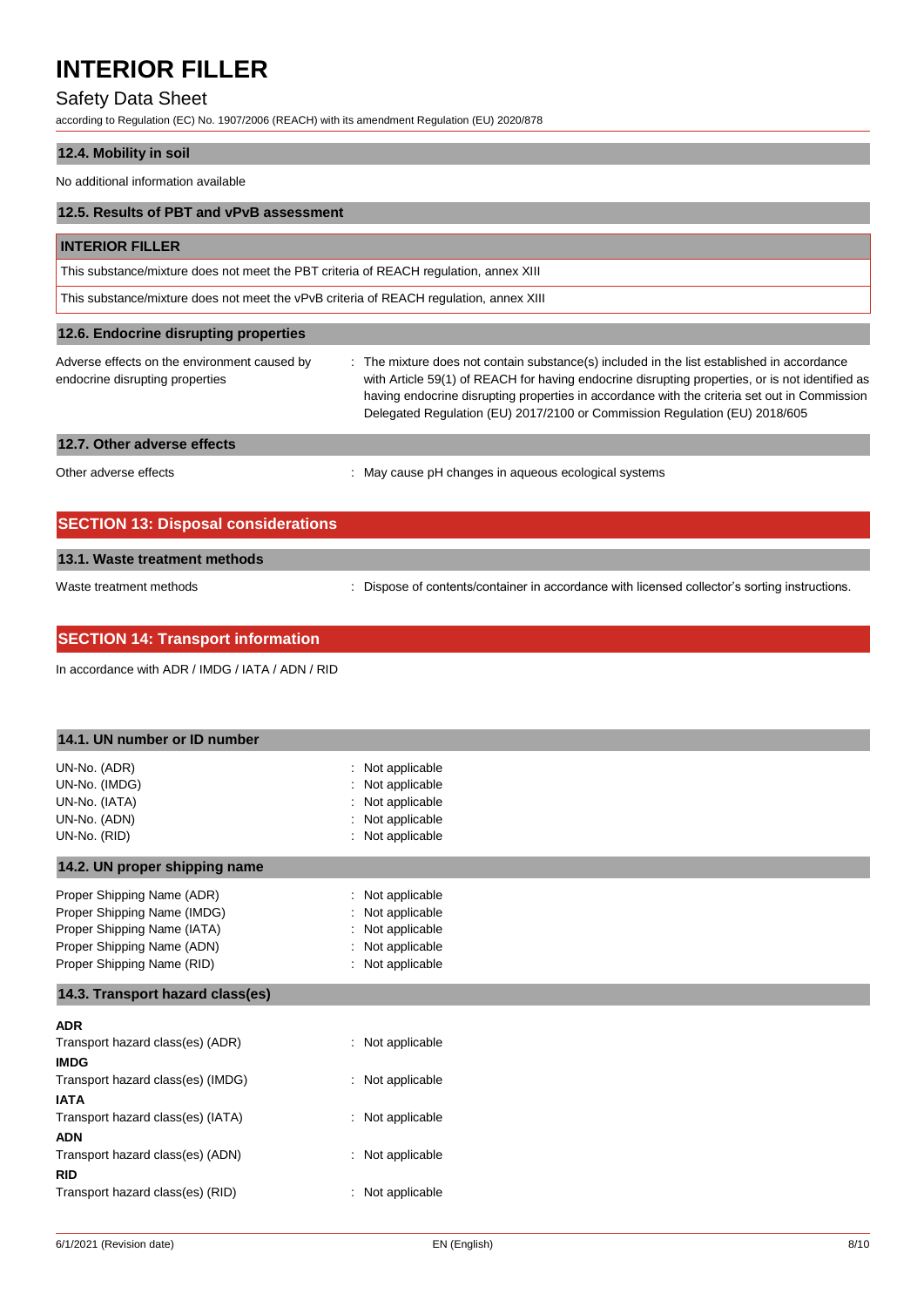# Safety Data Sheet

according to Regulation (EC) No. 1907/2006 (REACH) with its amendment Regulation (EU) 2020/878

| 14.4. Packing group                |                                          |
|------------------------------------|------------------------------------------|
| Packing group (ADR)                | Not applicable                           |
| Packing group (IMDG)               | : Not applicable                         |
| Packing group (IATA)               | : Not applicable                         |
| Packing group (ADN)                | : Not applicable                         |
| Packing group (RID)                | Not applicable                           |
| <b>14.5. Environmental hazards</b> |                                          |
| Dangerous for the environment      | : No                                     |
| Marine pollutant                   | : No                                     |
| Other information                  | : No supplementary information available |

#### **14.6. Special precautions for user**

**Overland transport** Not applicable **Transport by sea** Not applicable **Air transport** Not applicable **Inland waterway transport** Not applicable **Rail transport** Not applicable

#### **14.7. Maritime transport in bulk according to IMO instruments**

Not applicable

#### **SECTION 15: Regulatory information**

#### **15.1. Safety, health and environmental regulations/legislation specific for the substance or mixture**

#### **15.1.1. EU-Regulations**

Contains no REACH substances with Annex XVII restrictions

Contains no substance on the REACH candidate list

Contains no REACH Annex XIV substances

Contains no substance subject to Regulation (EU) No 649/2012 of the European Parliament and of the Council of 4 July 2012 concerning the export and import of hazardous chemicals.

Contains no substance subject to Regulation (EU) No 2019/1021 of the European Parliament and of the Council of 20 June 2019 on persistent organic pollutants

| VOC content                                    | : $< 0.015 \%$                                                                       |
|------------------------------------------------|--------------------------------------------------------------------------------------|
| Other information, restriction and prohibition | : Directive 2004/42/EC on the limitation of emissions of volatile organic compounds. |
| regulations                                    | Regulation (EU) No 861/2010 related to Customs Nomenclature.                         |

#### **15.1.2. National regulations**

No additional information available

#### **15.2. Chemical safety assessment**

No chemical safety assessment has been carried out

# **SECTION 16: Other information**

### **Indication of changes:**

This sheet was updated (refer to the date at the top of this page). This sheet has been revised completely (changes were not marked).